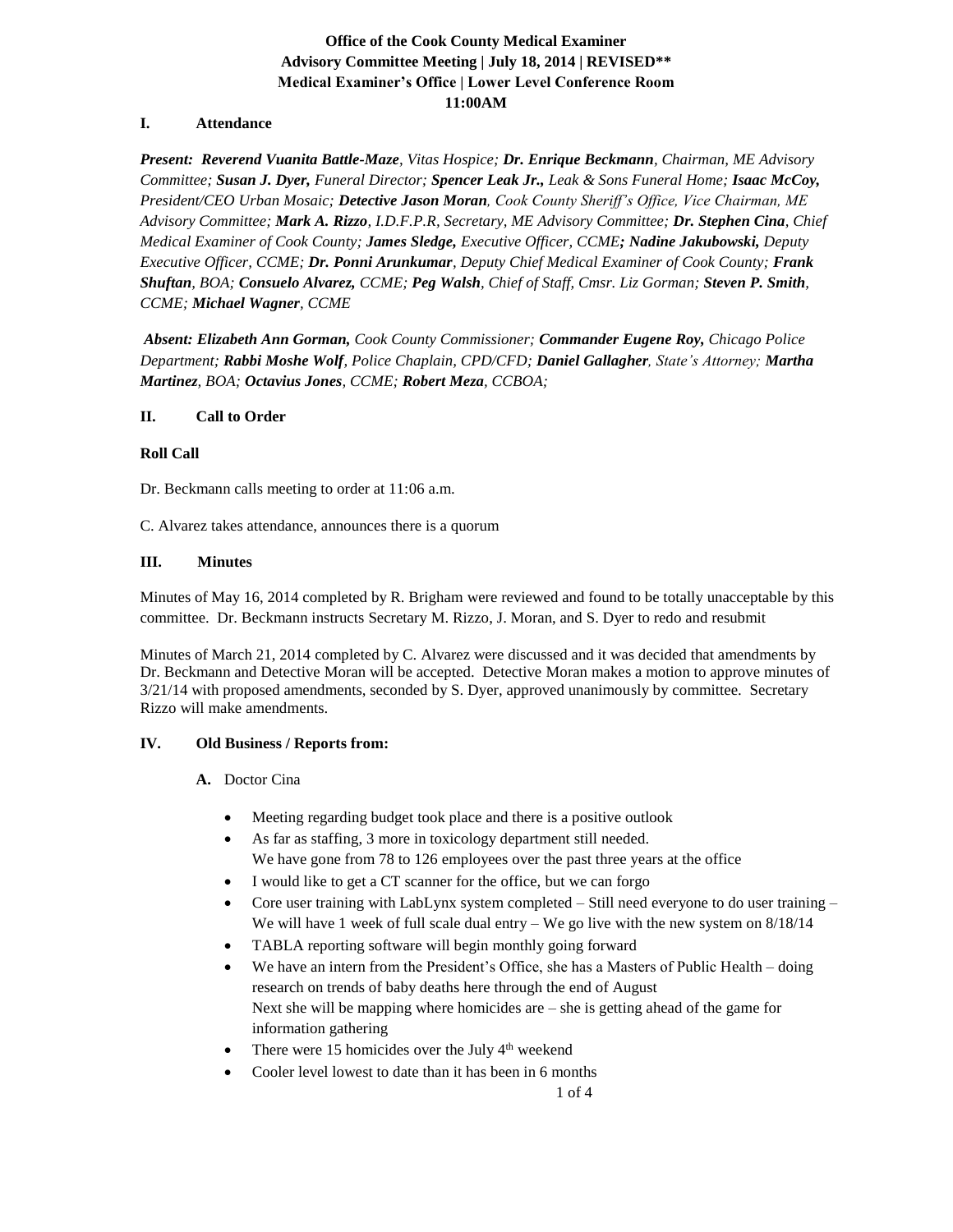- With staffing levels up autopsy and toxicology reports are more "up to date" We are increasing the percentage of cases and reports are going out quicker
- We have a new doctor starting with the office on July  $1<sup>st</sup>$  along with 2 fellows A new doctor starting on August  $1<sup>st</sup>$
- Security cameras have been installed  $-$  "As is" camera at Intake to take pics of bodies as they come in
- Dr. Michael Wagner has been given 18 months to get toxicology lab certified this is the last one we have to get knocked out for full NAME accreditation – CAP general lab certification good enough for now
- Burial going on today  $-17$  burials 6 Unidentified have been vetted In final phase of getting those buried in special section of Homewood O. Jones will contact Law Enforcement to review unidentified cases after our office completes a case review
- Cremations Steve Smith No complaints from families current urns don't comply with burial standards – cremation rate currently at 7 per week INDIGENT CREMATION PROGRAM – Current Policy and Process Flow Chart –Hand-out distributed to those present
- **B.** Old Business
	- Discussion on purpose of MEAC committee
		- *-To advise the President and Commissioners*

*-This Advisory Board existed in the past – this was a resurrection of this advisory board Pres. Preckwinkle resurrected it* 

*-Primary goal of this committee according to ordinance – dignity of deceased, service to the citizens of cook county – E. Beckmann*

*-You mention in minutes that cost is not our concern and I say it is part of our mandate – J. Moran*

*-This committee is to weigh in on CCME issues and give support and I don't think the committee has been remiss in this regard*

*- The fundamental driving force of this committee is protecting the dignity of the deceased –*

*How do CCME operations protect the dignity of the deceased – by its policies/operations - This is my understanding – would like to know from other committee members what their* 

- *understanding is*
- *- We are here to advise…*

*- Fundamental issue is to be advocate for deceased*

*- This committee does serve the citizens of Cook County – This facility is for the families – If there is an economic issue (CT scanner, for example) – It may serve both citizens and the dignity of the deceased – They are the same mission – J. Moran*

*-When decedent comes in we need to process all for that decedent, that means budgetary concerns apply to both citizens of the county as well as dignity of decedent* 

*- I argue we are all speaking to the same – Among priorities to accomplish by the Annual Report – Standards of protection of dignity of decedent*

*- I do agree with part of what you said about decedent families but we do have responsibility to the actual decedent body and of how the body is treated with respect and dignity*

*- If we make decision to go to cremation instead of burial – saves \$ and allows respect to* 

*decedent as well – compromises will need to be made regarding budgetary concerns/dignity of deceased*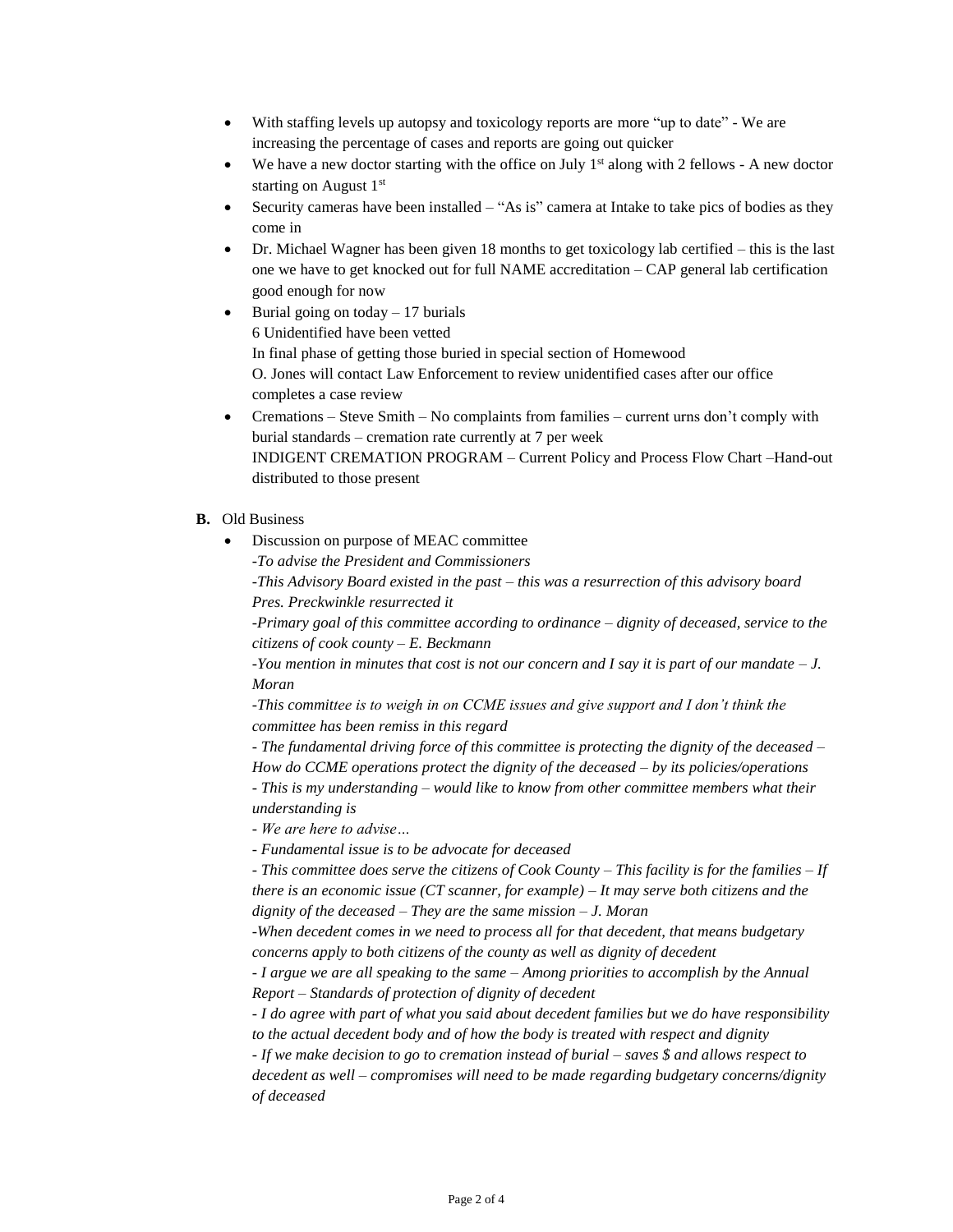### **V. New Business**

- How remains are transported to office?
- Do we have responsibility to respond to citizen's complaints about office?
- Minutes should reflect/be a summary of what goes on during meetings  $A$ , this was said  $B$ , this was said  $-$  C, this was said
- May we have a copy of the by-laws at next meeting please? (Secretary will provide a copy of the by-laws)  $-$  V. Battlemaze

I agree that families are not the only concern, bodies as well as their families celebration of life is as important

May we get 1976 by-laws to compare with at next MEAC meeting  $- S$ . Leak

• 1976 – We went from Coroner to Medical Examiner Office

Meeting minutes of 5/16/14 – General comment – Inadequate, nonsensical, non-sequential – Need to amend and modify - Re-writing of minutes needs to be done

Motion proposed that by-laws be recorded and amended by Secretary and that the Secretary have control of all records of meetings (and his/her designee)

Cremation flow chart policy – will give opinion

• Issues during reconstruction of cooler – rather than do body pick-ups from 8-4, it was changed to 10-6, but now it is 11-8 – Asked FH how it's working out for them and logs reflect they (pick-ups) taper off around 6pm – I believe the change to 8pm was because of staff being here until 8pm

Suggestion made for 9-5 or 10-6 as was in effect during construction

- To help limit costs, have funeral directors bring pouch with them to exchange with the CCME office – M. Rizzo
- Regarding by-law amendment  $-$  Article 3, Officers and roles Chairperson Vice Chairperson Secretary – To monitor compliance in absence of Chair and Vice Chair
- Amendment proposal Table until next meeting
- Secretary or their designee shall be responsible for taking of meeting minutes, Annual Reports, Notice to each member of committee by mail or e-mail Chairperson - Committee to generate Annual Report or assist or delegate to others Secretary – Mechanics of preparing annual report, minutes Propose that we get a copy in front of us first to review by-laws – V. Battlemaze Propose that M. Rizzo take minutes for this meeting – J. Moran

*Does this have to be a by-law change? Can't the chairman just make that change? – S. Cina Please address style of minute taking Will record meetings – then re-record over them – just use recording to assist minute recording When this was brought up previously, the issue of recording and saving tapes in public meetings act was brought up Not clear who would store and maintain recordings – Agreed by S. Leak and V. Battlemaze we will check with R. Meza*